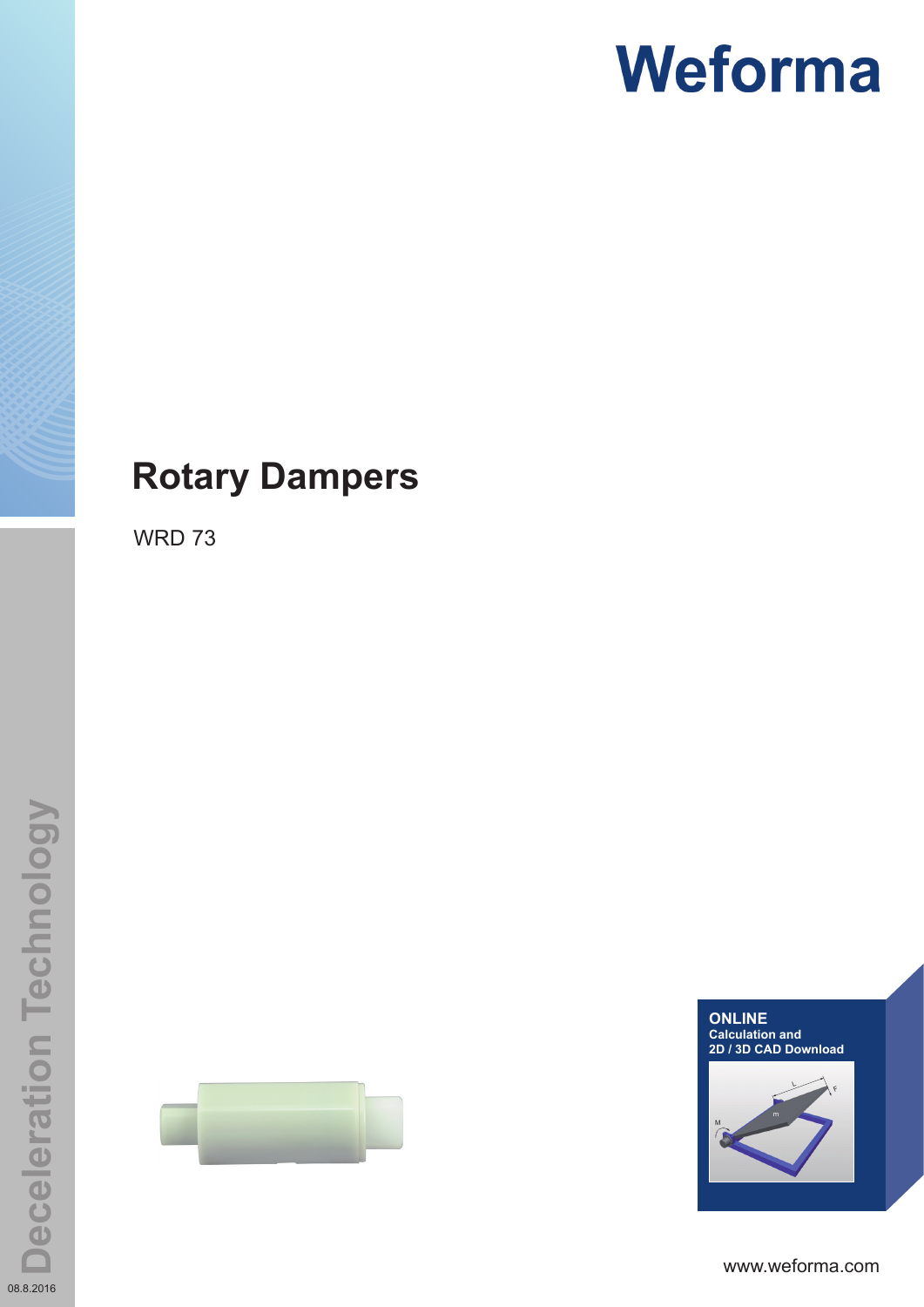

# **Benefits**

#### **Applications:**

- Mechanical and plant engineering
- Vendingmachines, Counters
- Car industry and sanitary industry

#### **Material:**

- Plastic

#### **Temperature:**

- Standard: -5°C - +50°C

### **Damping:**

- Controlled deceleration of rotary motion
- Torque up to 0,29 Nm
- clockwise or anti-clockwise

#### **RoHS-compliant:**

- Directive 2002/95/EG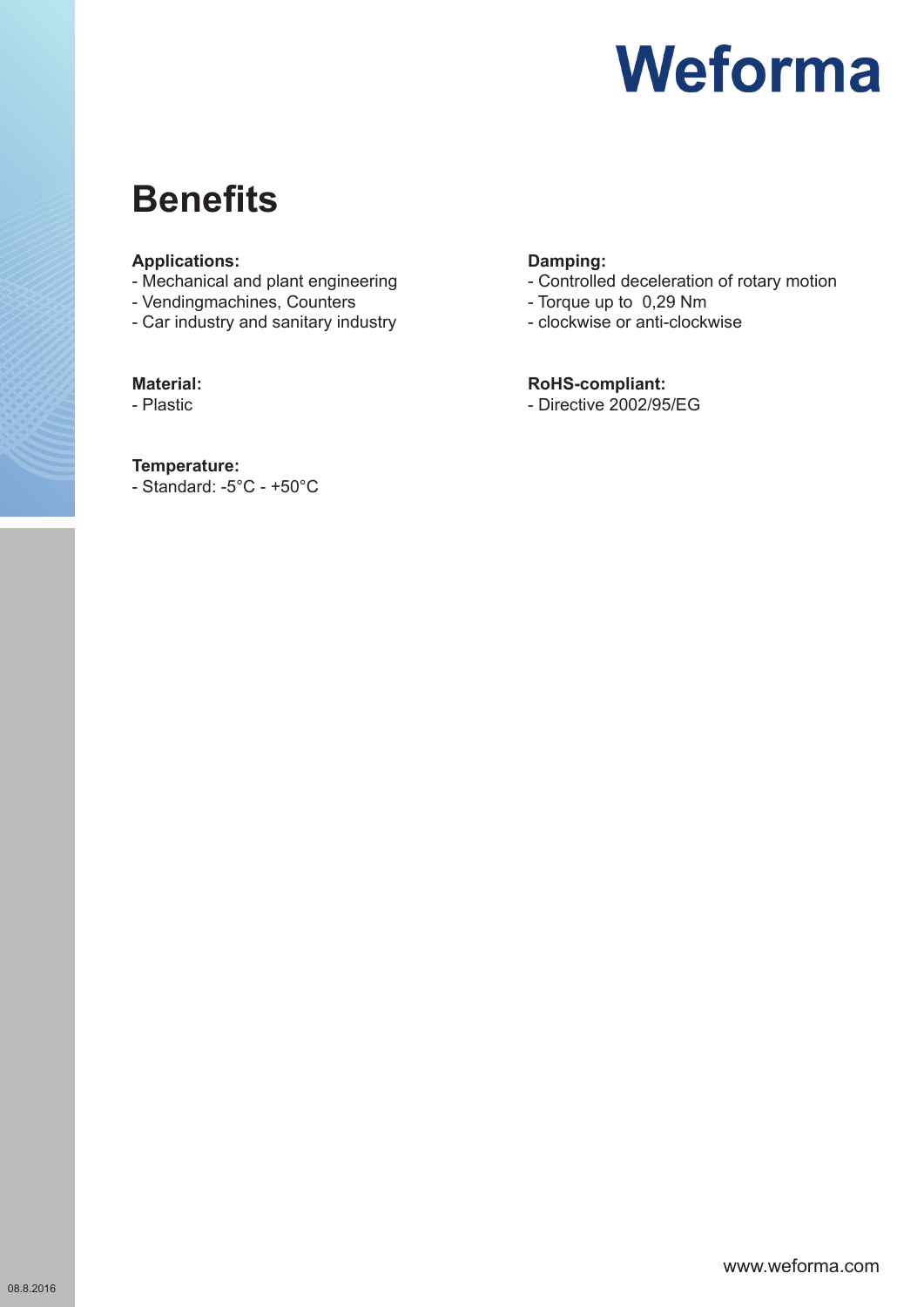# **Weforma**



| $R$ (CW) <sup>*</sup> | $L$ (CCW) <sup>*</sup> | $M^*$ (Nm) | Material*      |
|-----------------------|------------------------|------------|----------------|
| WRD 73 - R10          | WRD 73 - L10           | 0.10       |                |
| WRD 73 - R20          | WRD 73 - L20           | 0.20       | <b>Plastic</b> |
| WRD 73 - R30          | WRD 73 - L30           | 0.29       |                |

## **Damping time over the life time**



## **WRD 73 Closing time depending on temperature**



Angel: 110°<br>
Life time: 100.000 **Life time: 100.000** 

#### **Test:**  $\blacksquare$

Temp:  $23^{\circ}C \pm 2$ Radial force: 0 **Damping time: 15 sec/70 Dämpfungszeit / Closing Time: 15 sec/70°**

Damping time: 15 sec/70°